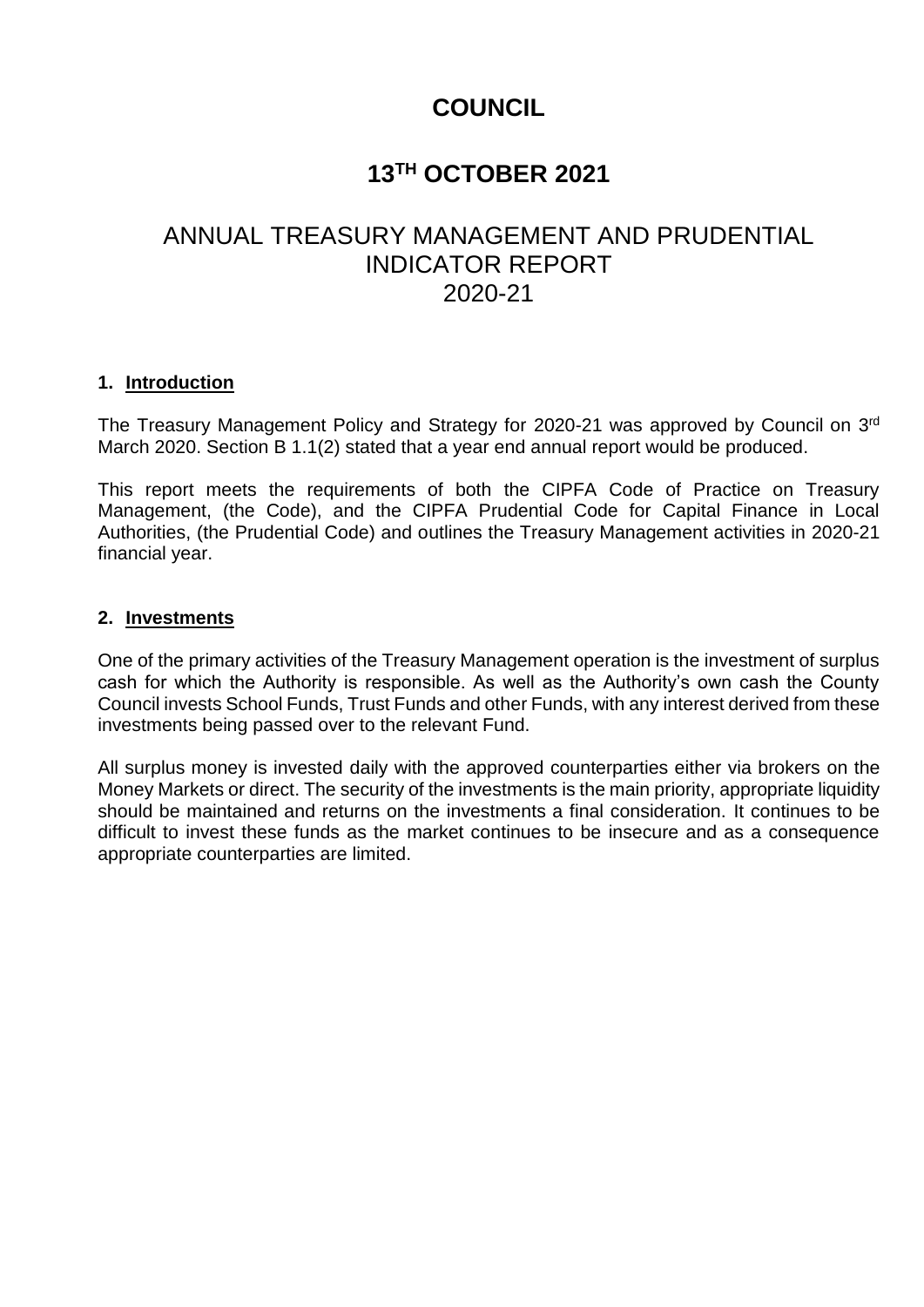For 2020-21 investments to individual counterparties were limited to:

|                                                                                                                                                               | <b>Maximum to</b><br>Lend<br>£m |
|---------------------------------------------------------------------------------------------------------------------------------------------------------------|---------------------------------|
| <b>Upper Limit</b><br>Any one British Bank and Building Society with a credit<br>rating of at least F1, P-1 or A-1 short term or AA-, Aa3 or<br>AA- long term | 10                              |
| <b>Middle Limit</b><br>Any one British Bank and Building Society with a credit<br>rating of at least F1, P-1 or A-1 short term                                | 7                               |
| <b>UK Banks Part Nationalised</b><br>Included as investment counterparties, as long as they<br>continue to have appropriate UK Government support             | 7                               |
| Any one Local Authority                                                                                                                                       | 5                               |
| Any one AAA Rated Money Market Fund                                                                                                                           | 5                               |
| Debt Management Office                                                                                                                                        | 70                              |

The DMADF (DMO) limit was increased in April 2020 to £70m from £40m by the Director of Corporate Services (under Emergency powers) following approval by the Executive Board Member for Resources and Chief Executive.

The total investments at 1st April 2020 and 31st March 2021 are shown in the following table:

| <b>Investments</b>                               | 01.04.20              |                             |              |                | 31.03.21              |                             |              |             |
|--------------------------------------------------|-----------------------|-----------------------------|--------------|----------------|-----------------------|-----------------------------|--------------|-------------|
|                                                  | Call<br>and<br>notice | <b>Fixed</b><br><b>Term</b> | <b>Total</b> |                | Call<br>and<br>notice | <b>Fixed</b><br><b>Term</b> | <b>Total</b> |             |
|                                                  | £m                    | £m                          | £m           | $\frac{9}{6}$  | £m                    | £m                          | £m           | %           |
| Banks and 100%<br><b>Wholly Owned</b>            | 19.0                  | 0.53                        | 19.53        | 27             | 34.50                 | 7.53                        | 42.03        | 36          |
| <b>Subsidiaries</b><br><b>Building Societies</b> | 0.00                  | 3.00                        | 3.00         | $\overline{4}$ | 0.00                  | 0.00                        | 0.00         | $\mathbf 0$ |
| <b>Money Market Funds</b>                        | 12.00                 | 0.00                        | 12.00        | 16             | 25.00                 | 0.00                        | 25.00        | 22          |
| DMADF (DMO)                                      | 0.00                  | 18.00                       | 18.00        | 24             | 0.00                  | 36.50                       | 36.50        | 31          |
| <b>Local Authorities</b>                         | 0.00                  | 21.00                       | 21.00        | 29             | 0.00                  | 13.00                       | 13.00        | 11          |
| <b>TOTAL</b>                                     | 31.00                 | 42.53                       | 73.53        | 100            | 59.50                 | 57.03                       | 116.53       | 100         |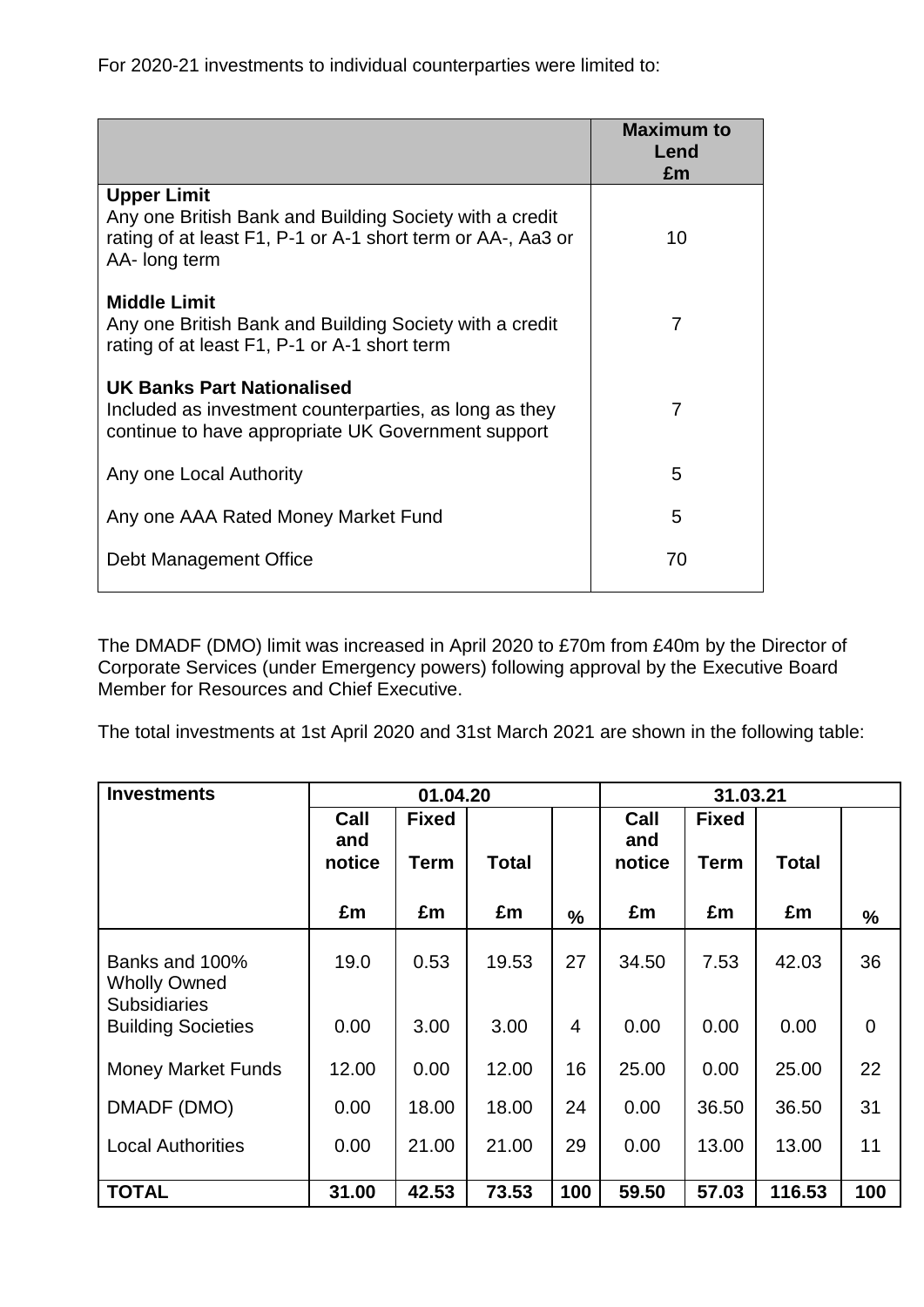The total investment figure of £116.53m at 31<sup>st</sup> March 2021 includes £42.80m Swansea Bay City Deal money.

An analysis of the daily cash schedules indicates that the minimum balance lent over the twelve month period was £99.53m and the maximum balance lent was £165.53m. The average balance for the year was £136.50m.

The total investments made by the Council and repaid to the Council (the turnover) amounted to £2,440.00m. This averaged approximately £46.79m per week or £6.68m per day. A summary of the turnover is shown below:

|                                          | £m          |
|------------------------------------------|-------------|
| Total Investments 1st April 2020         | 73.53       |
| Investments made during the year         | 1,241.50    |
| <b>Sub Total</b>                         | 1,315.03    |
| Investments Repaid during the year       | (1, 198.50) |
| <b>Total Investments 31st March 2021</b> | 116.53      |

The main aim of the Treasury Management Strategy is to manage the cash flows of the Council and the risks associated with this activity. Lending on the money market secures an optimum rate of return, allows for diversification of investments and consequently reduction of risk, which is of paramount importance in today's financial markets.

The benchmark return for the money market is the "7 day LIBID rate". For 2020-21 the Council has compared its performance against this "7 day LIBID rate". The average "7 day LIBID rate" was -0.07% whereas the actual rate the Council earned was 0.18%, an out performance of 0.25%.

This outperformance can be quantified as £351k additional interest earned compared to the "7 day LIBID rate".

The gross interest earned on investments for 2020-21 amounted to £0.258m, which was more than the estimated figure of £0.200m. There were no changes to the Bank of England Official rate during the year.

The income from investments is used by the Authority to reduce the net overall costs to the Council taxpayer.

## **3. Update on the investments with Kaupthing Singer & Friedlander (KSF)**

The latest position with the Council's investments with KSF was reported in the Treasury Management and Prudential Indicator Reports to Executive Board during the year.

One dividend of £5.2k was received in 2020-21, equating to 0.13p in the £.

As at 31<sup>st</sup> March 2021 the sum of £3.47m principal and £213k interest had been received from the Administrators, which equates to 86.80% of the claim submitted. Further dividends are expected to be paid in 2021-22. The Administrators estimate total dividends payable to nonpreferential creditors at 86.90%.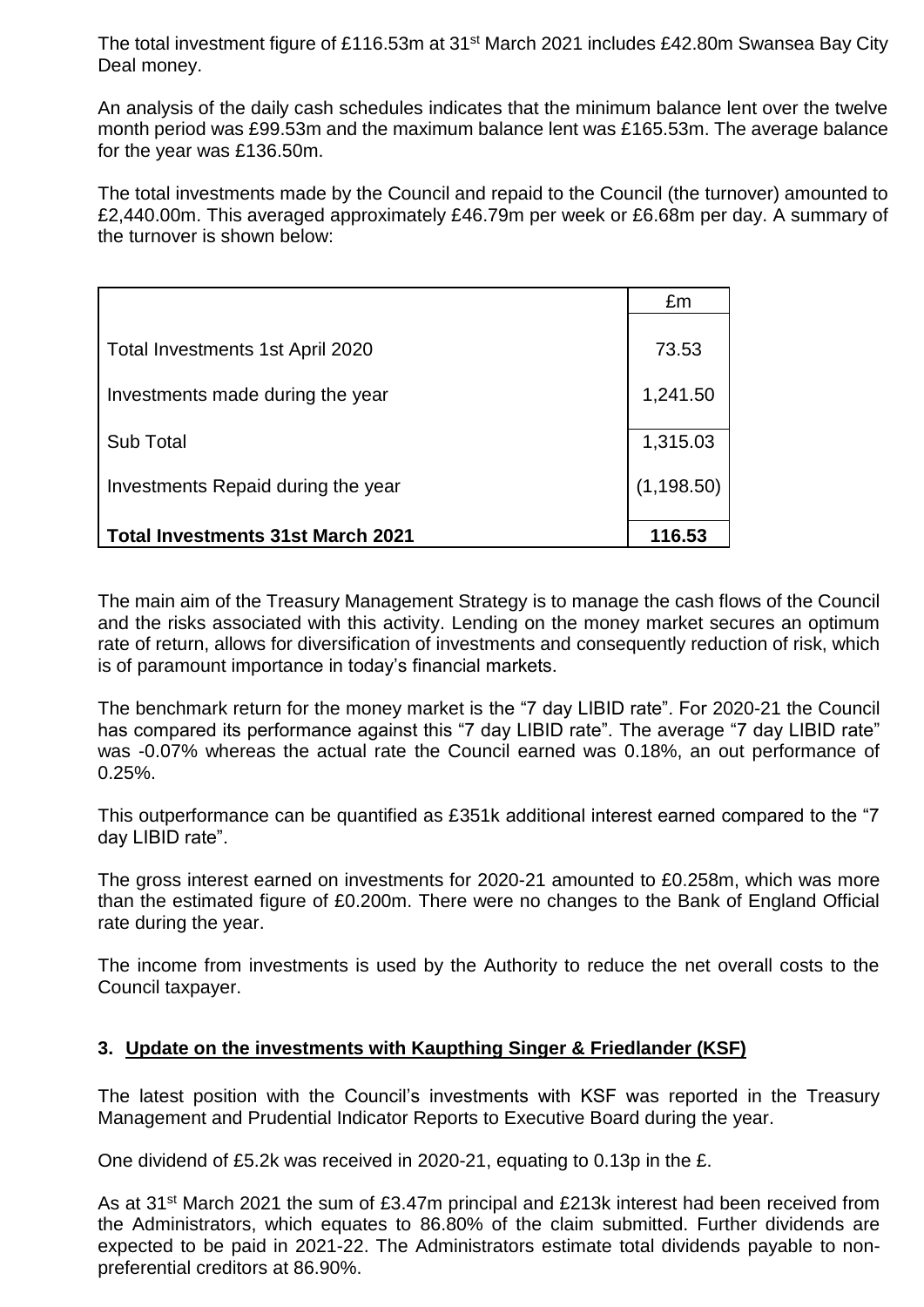## **4. Security, Liquidity and Yield (SLY)**

Within the Treasury Management Strategy Statement for 2020-21, the Council's investment priorities are:

- Security of Capital
- Liquidity and
- Yield

The Council aims to achieve the optimum return (yield) on investments commensurate with proper levels of security and liquidity. In the current economic climate it is still considered appropriate to keep investments short term to cover cash flow requirements.

Attached at Appendix 1 is a list of the individual investments (excluding the £0.53m in KSF) held as at the 31<sup>st</sup> March 2021 together with their credit ratings, historic risk of default and the risk weighting attached to each investment.

## **5. Borrowing**

As Members are aware the Authority has a capital investment programme. For 2020-21 actual capital expenditure was £84.82m. This was financed from:

|                                 | £m    |
|---------------------------------|-------|
| <b>Borrowing</b>                | 17.95 |
| <b>Grants and Contributions</b> | 51.02 |
| Usable Capital Receipts Applied | 0.51  |
| <b>Revenue and Reserves</b>     | 15.34 |
| Total                           | 84.82 |

Under the Treasury Management Strategy it was resolved:

- To borrow to meet the funding requirements of the Authority, after allowing for capital grants, capital receipts and capital contributions, and to stay within the Prudential Indicators to ensure affordability, prudence and sustainability.
- To borrow when interest rates are at their most advantageous, after considering cash flow requirements.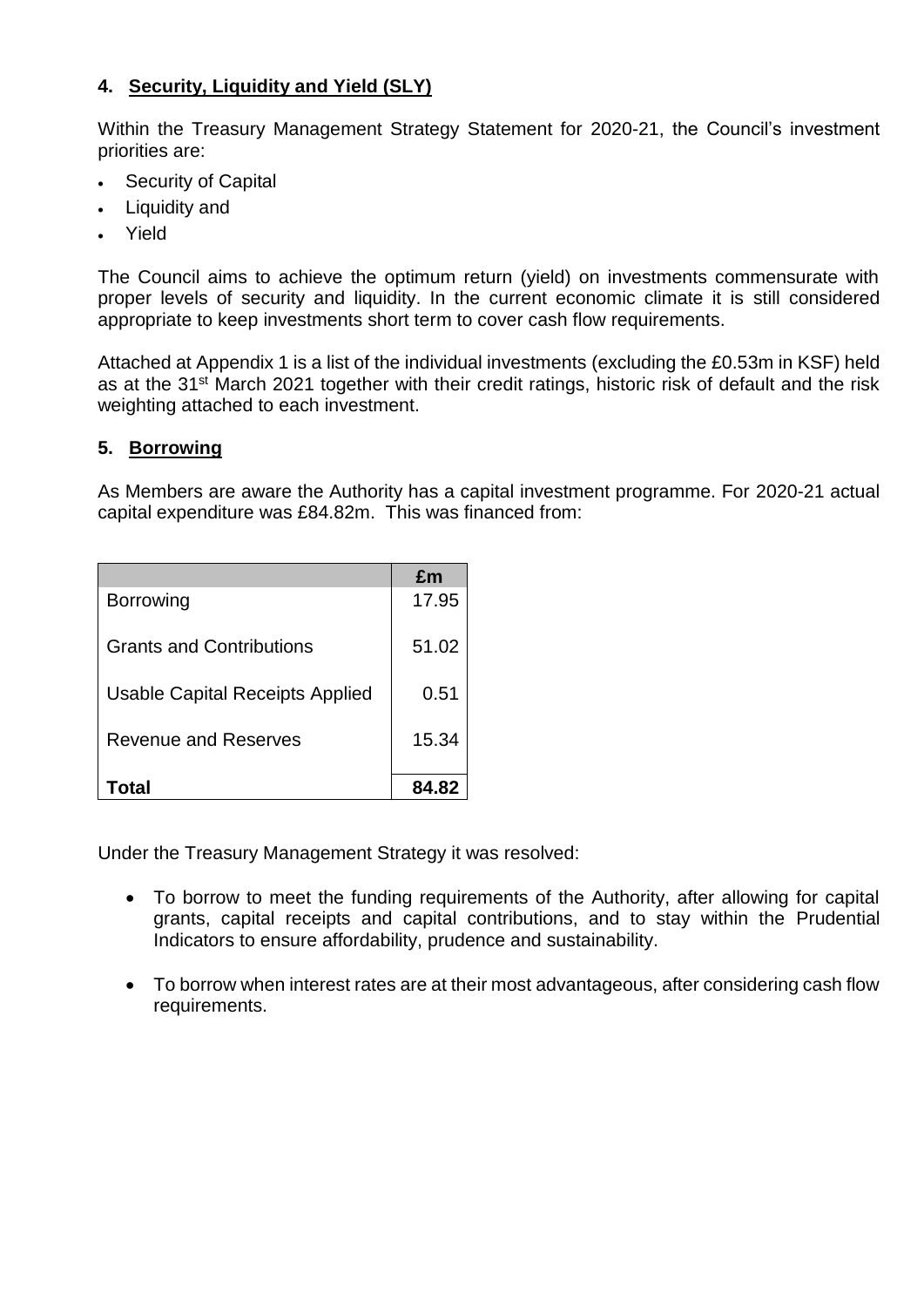No new loans were borrowed during 2020-21.

| Loans                             | <b>Balance at</b> | <b>Balance at</b> | Net Increase/  |
|-----------------------------------|-------------------|-------------------|----------------|
|                                   | 01.04.20          | 31.03.21          | (Net Decrease) |
|                                   | £m                | £m                | £m             |
| Public Works Loan Board (PWLB)    | 425.42            | 403.38            | (22.04)        |
| Market Loan                       | 3.00              | 3.00              | 0.00           |
| Salix, Invest-to-Save, HILS & TCL | 4.11              | 7.46              | 3.35           |
| <b>Total</b>                      | 432.53            | 413.84            | (18.69)        |

The total loans outstanding at 1st April 2020 and 31st March 2021 were:

The total external interest paid in 2020-21 amounted to £17.33m, which compares favourably with the budget of £20.27m. The savings have arisen due to under borrowing on the capital programme and borrowing at lower than anticipated interest rates.

## **6. Treasury Management Prudential Indicators**

Under the requirements of the Prudential Code of Practice for Capital Finance in Local Authorities, the Council are required to set a number of treasury management prudential indicators for the year 2020-21. The indicators set and the performance against those indicators is shown below: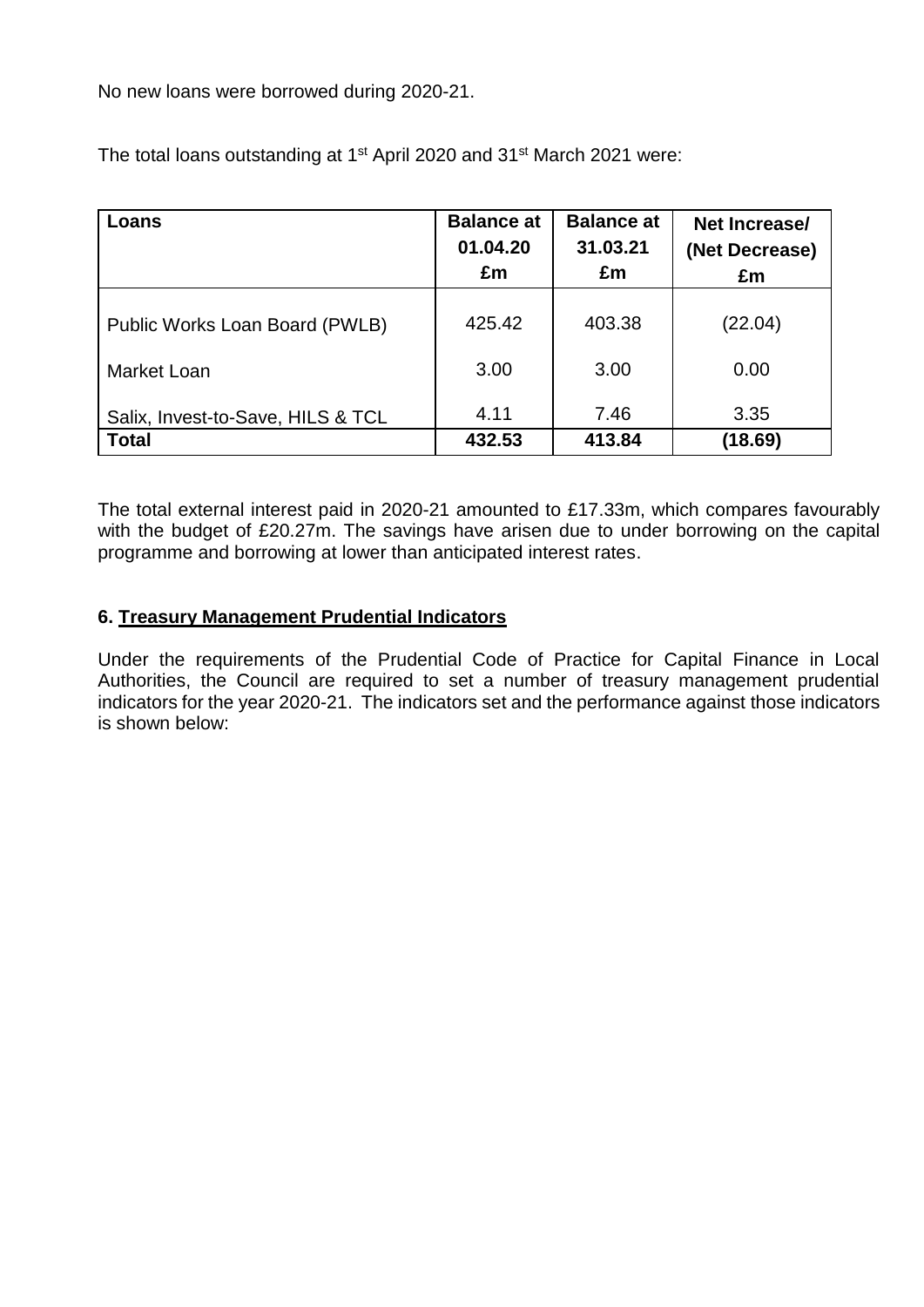**6.1** The estimated and actual interest exposure limits as at 31<sup>st</sup> March 2021 were:

|                                             | <b>Estimate 31.03.21</b>                |                                                  |                   | <b>Actual 31.03.21</b><br>£m            |                                            |                    |
|---------------------------------------------|-----------------------------------------|--------------------------------------------------|-------------------|-----------------------------------------|--------------------------------------------|--------------------|
|                                             | <b>Fixed</b><br><b>Interest</b><br>Rate | £m<br><b>Variable</b><br><b>Interest</b><br>Rate | <b>Total</b>      | <b>Fixed</b><br><b>Interest</b><br>Rate | <b>Variable</b><br><b>Interest</b><br>Rate | <b>Total</b>       |
| <b>Borrowed</b><br>Invested                 | 445.00<br>(20.00)                       | 3.00<br>(30.00)                                  | 448.00<br>(50.00) | 410.84<br>(57.03)                       | 3.00<br>(59.50)                            | 413.84<br>(116.53) |
| <b>Net</b>                                  | 425.00                                  | (27.00)                                          | 398.00            | 353.81                                  | (56.50)                                    | 297.31             |
| <b>Proportion of Total</b><br>Net Borrowing | 107%                                    | (7%)                                             | 100%              | 119%                                    | (19%)                                      | 100%               |
| Limit                                       | 125%                                    | 5%                                               |                   |                                         |                                            |                    |

# **6.2** Maximum principal sums invested > 365 days

|                                               | 2020-2021<br>Limit | 2020-2021<br><b>Actual</b> |
|-----------------------------------------------|--------------------|----------------------------|
|                                               | £m                 | £m                         |
| Maximum principal sums invested ><br>365 days | 10                 | <b>NIL</b>                 |

# **6.3** Interest rate exposure limits

|                                                        | 2020-21 | 2020-21       |
|--------------------------------------------------------|---------|---------------|
|                                                        | Limit   | <b>Actual</b> |
|                                                        | £m      | £m            |
| Limits on fixed interest<br>rates based on net debt    | 510.00  | 353.81        |
| Limits on variable interest<br>rates based on net debt | 51.00   | (56.50)       |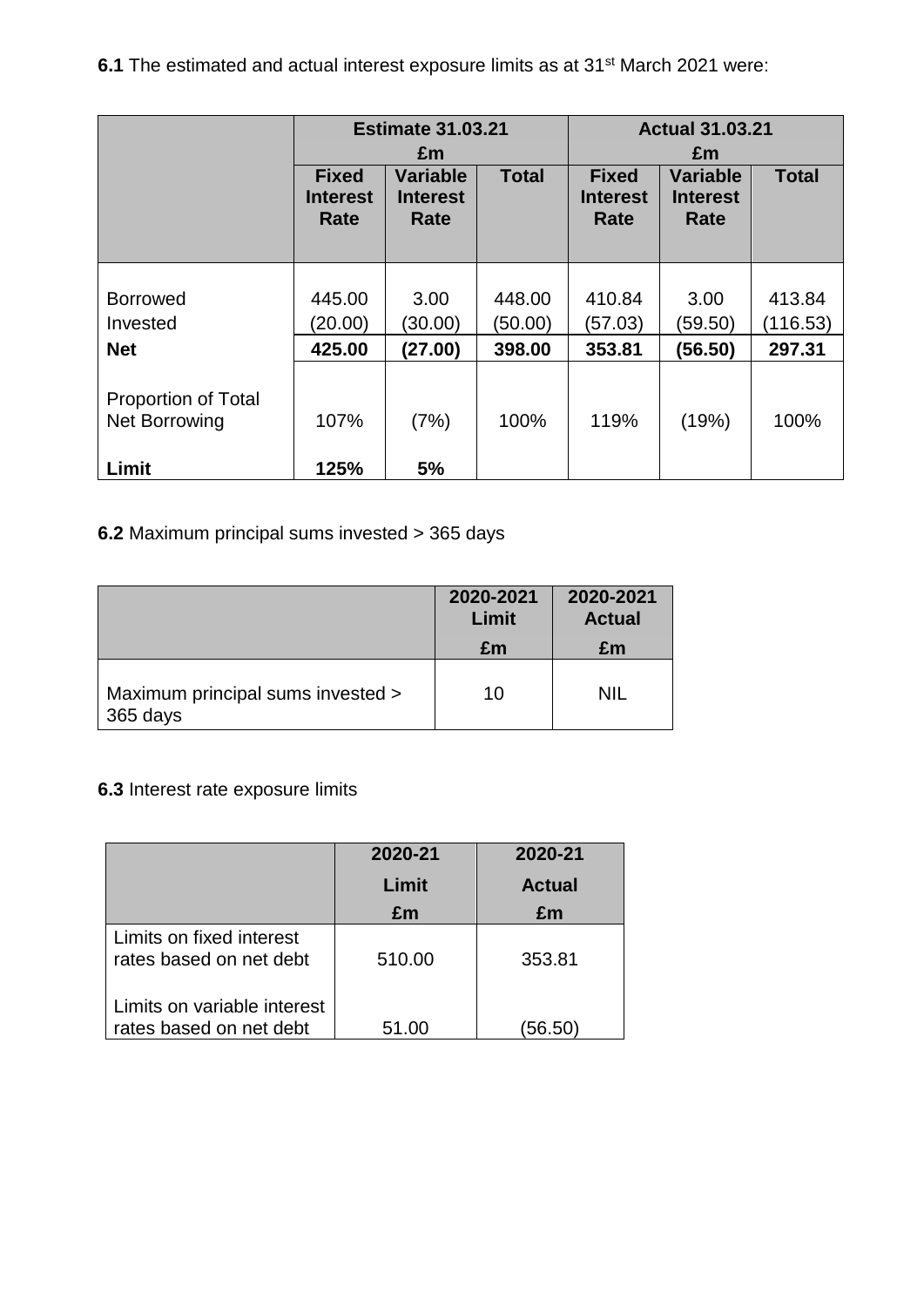**6.4** The upper and lower limits set for the maturity structure of borrowing along with the actual maturity structure as at 31<sup>st</sup> March 2021.

|                      | <b>Estimated</b> | <b>Estimated</b>  | <b>Actual</b> |
|----------------------|------------------|-------------------|---------------|
|                      | <b>Upper</b>     | Lower             |               |
|                      | Limit            | Limit             |               |
|                      | 2020-2021        | 2020-2021         | 31,03,21      |
|                      | $\frac{9}{6}$    | $\frac{0}{0}$     | $\frac{9}{6}$ |
| Under 12 months      | 15               | 0                 | 3.84          |
| 12 months to 2 years | 15               |                   | 2.71          |
| 2 years to 5 years   | 50               | $\mathbf{\Omega}$ | 6.57          |
| 5 years to 10 years  | 50               | 0                 | 9.36          |
| 10 years to 20 years | 50               | O                 | 19.60         |
| 20 years to 30 years | 50               | O                 | 20.15         |
| 30 years to 40 years | 50               |                   | 23.03         |
| 40 years and above   | 50               |                   | 14.74         |
| Total                |                  |                   | 100.00        |

Details of the above maturity structure are shown below:

| <b>Loan Maturities</b>               | <b>PWLB</b><br><b>Debt</b> | Average<br><b>Interest</b><br>Rate | <b>Market</b><br>Loans/<br><b>Invest to</b><br>Save/Salix/ | <b>Average</b><br><b>Interest</b><br>Rate | <b>Total Debt</b><br><b>Outstanding</b> |
|--------------------------------------|----------------------------|------------------------------------|------------------------------------------------------------|-------------------------------------------|-----------------------------------------|
|                                      | £m                         | $\frac{9}{6}$                      | <b>HILS/TCL</b><br>£m                                      | %                                         | £m                                      |
| Before 1st April 2022                | 15.77                      | 4.70                               | 0.13                                                       | $\mathbf 0$                               | 15.90                                   |
| 1st April 2022<br>to 31st March 2023 | 11.00                      | 4.83                               | 0.21                                                       | 0                                         | 11.21                                   |
| 1st April 2023<br>to 31st March 2026 | 26.58                      | 4.86                               | 0.62                                                       | $\mathbf 0$                               | 27.20                                   |
| 1st April 2026<br>to 31st March 2031 | 35.22                      | 4.21                               | 3.50                                                       | $\mathbf 0$                               | 38.72                                   |
| 1st April 2031<br>to 31st March 2041 | 78.11                      | 4.30                               | 3.00                                                       | 0                                         | 81.11                                   |
| 1st April 2041<br>to 31st March 2051 | 83.40                      | 4.06                               | $\overline{0}$                                             | $\overline{0}$                            | 83.40                                   |
| 1st April 2051<br>to 31st March 2061 | 92.30                      | 5.09                               | 3.00                                                       | 4.72                                      | 95.30                                   |
| After March 2061                     | 61.00                      | 2.41                               | $\mathbf 0$                                                | $\overline{0}$                            | 61.00                                   |
| <b>Total as at 31.03.21</b>          | 403.38                     |                                    | 10.46                                                      |                                           | 413.84                                  |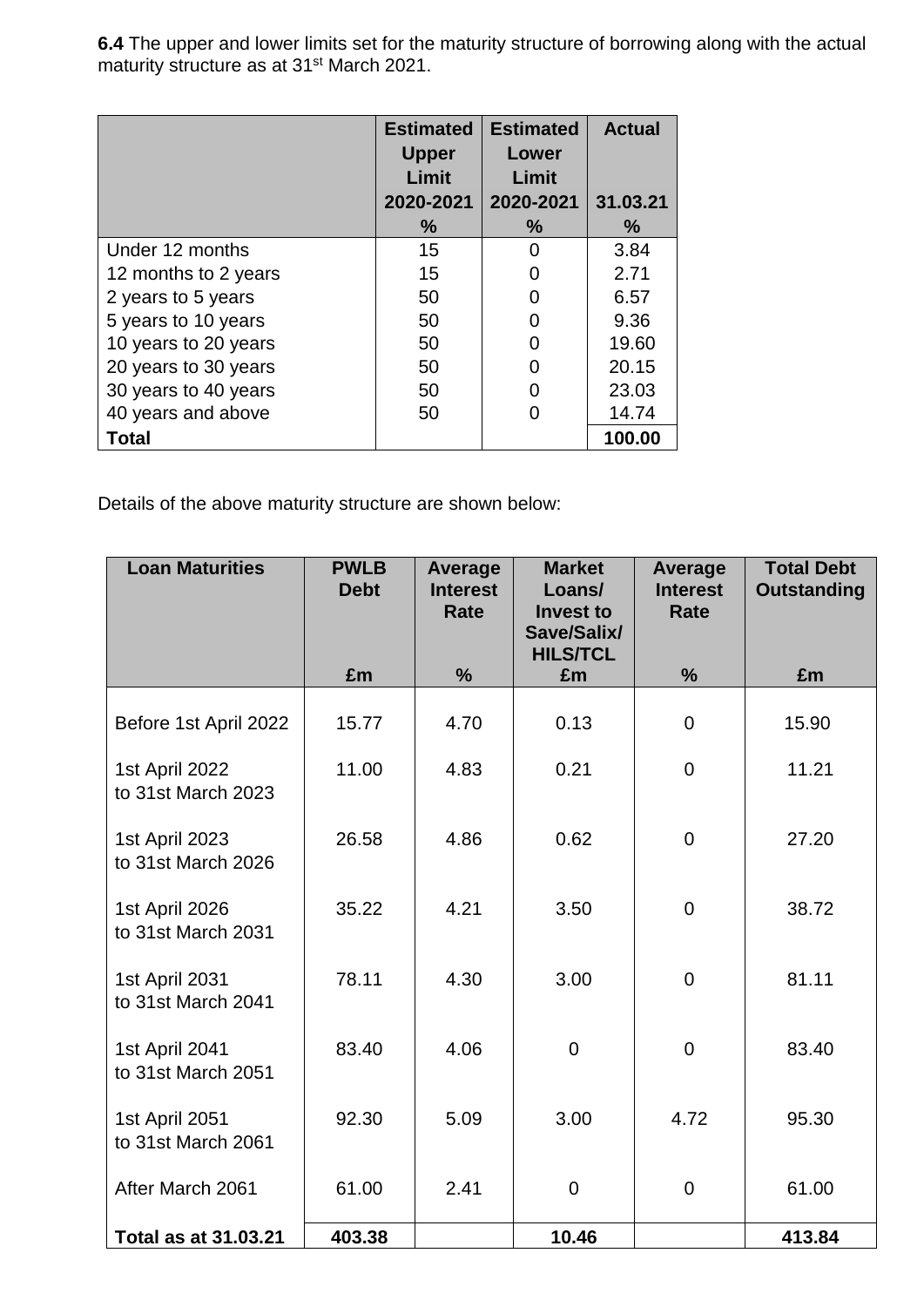# **7. Prudential Indicators**

# **7.1 Affordability**

| <b>Ratio of Financing Costs to Net Revenue Stream</b> |                        |               |  |  |  |
|-------------------------------------------------------|------------------------|---------------|--|--|--|
|                                                       | 2020-2021<br>2020-2021 |               |  |  |  |
|                                                       | <b>Estimate</b>        | <b>Actual</b> |  |  |  |
|                                                       | ℅                      | %             |  |  |  |
| Non-HRA                                               | 4.74                   | 4.69          |  |  |  |
| IR A                                                  | 33.93                  | 32.73         |  |  |  |

**7.1.1** Actual and estimated ratio of financing costs to net revenue stream.

The indicator shows the proportion of income taken up by capital financing costs.

### **7.2 Prudence**

**7.2.1** The Capital Financing Requirement (CFR).

|             | 31.03.19<br><b>Estimate</b> | 31.03.19 Actual |
|-------------|-----------------------------|-----------------|
|             | £m                          | £m              |
| Non-HRA     | 271                         | 266             |
| <b>HRA</b>  | 142                         | 144             |
| <b>HRAS</b> | 74                          | 74              |
|             |                             |                 |
| Total       | 487                         | 484             |

The Capital Financing Requirement reflects the underlying need to borrow for capital purposes.

**7.2.2** Gross Borrowing against the Capital Finance Requirement indicator.

To ensure that borrowing levels are prudent over the medium term the Council's external borrowing must only be for a capital purpose. Gross borrowing must not exceed the CFR for 2020-21 plus the expected changes to the CFR over 2021-22 and 2022-23 but can in the short term due to cash flows. The table below highlights the Council's gross borrowing position against the CFR. The Council has complied with this prudential indicator.

| £m                                        | 2020-2021<br>Estimate | 2020-2021<br>Actual |
|-------------------------------------------|-----------------------|---------------------|
|                                           |                       |                     |
| Debt at 1 <sup>st</sup> April 2020        | 433                   | 433                 |
| <b>Expected Change in Debt</b>            | 37                    | (19)                |
| Gross debt at 31 <sup>st</sup> March 2021 | 470                   | 414                 |
| <b>CFR</b>                                | 529                   | 504                 |
| Under / (Over) borrowing                  | 59                    | 90                  |

The Section 151 Officer reports that the authority had no difficulty meeting this requirement in 2020-21.